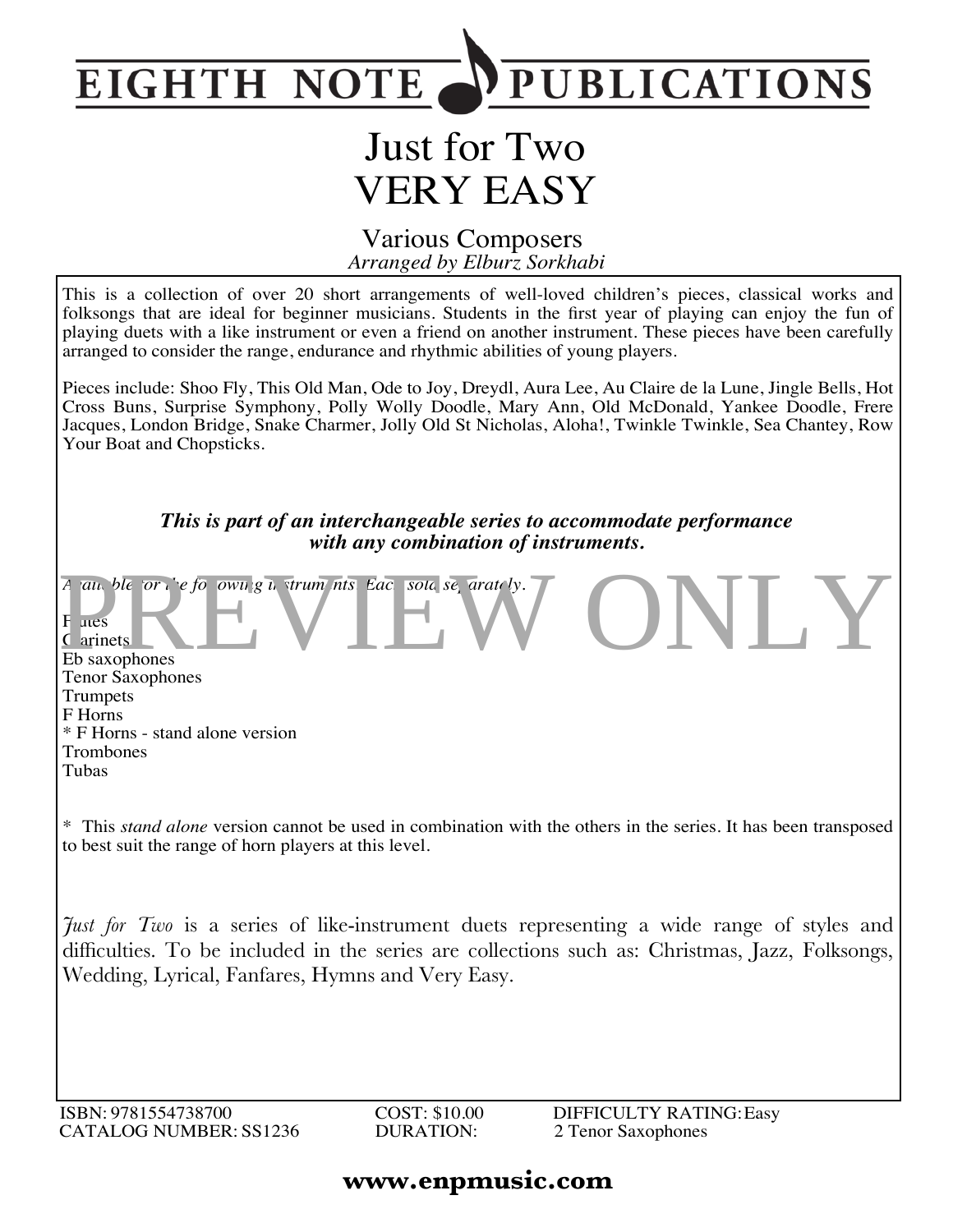# B<sub>b</sub> Tenor Saxophone JUST FOR TWO VERY EASY

*Arranged by Elburz Sorkhabi*









© 2012 **EIGHTH NOTE PUBLICATIONS** www.enpmusic.com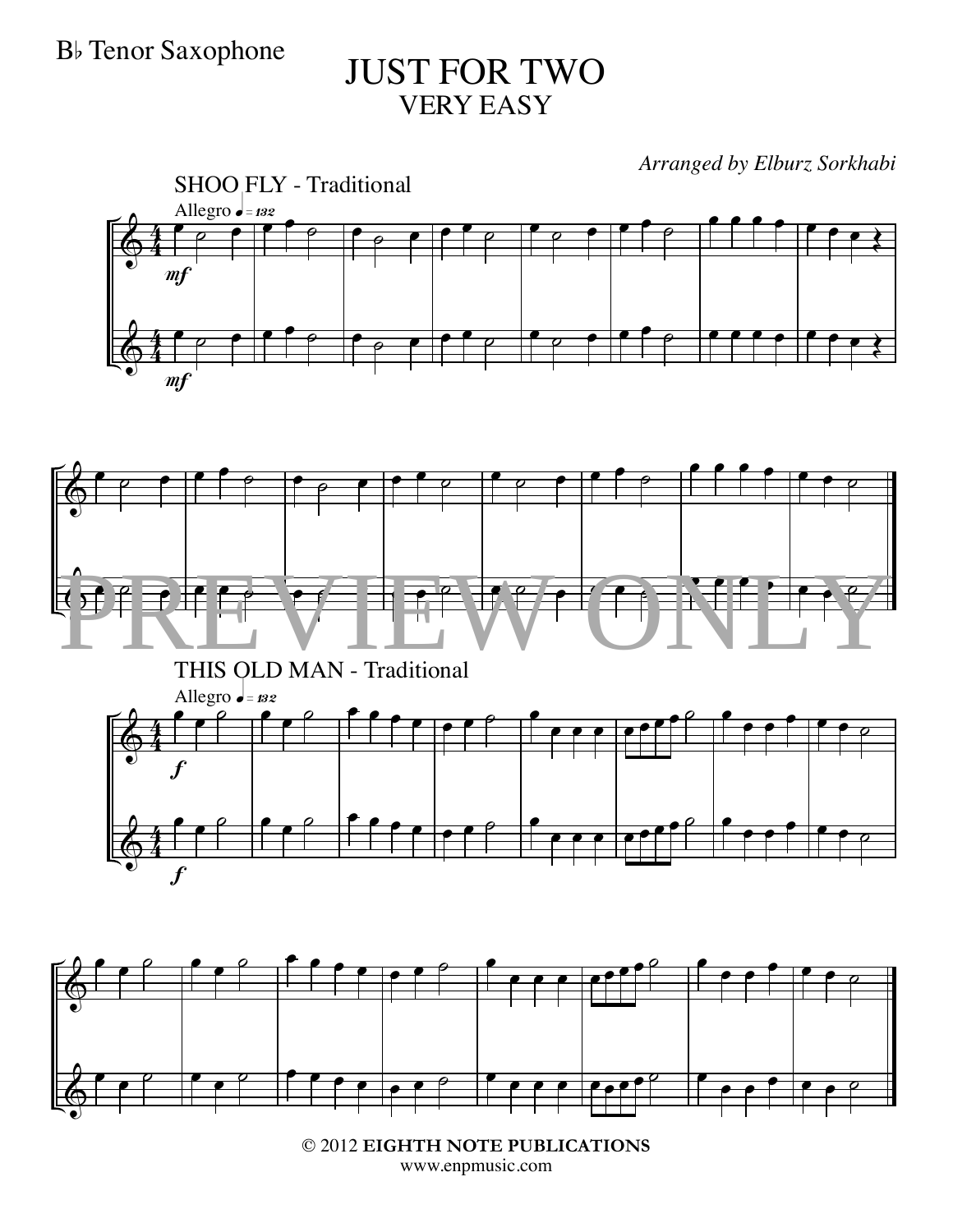



JUST FOR TWO - VERY EASY pg. 2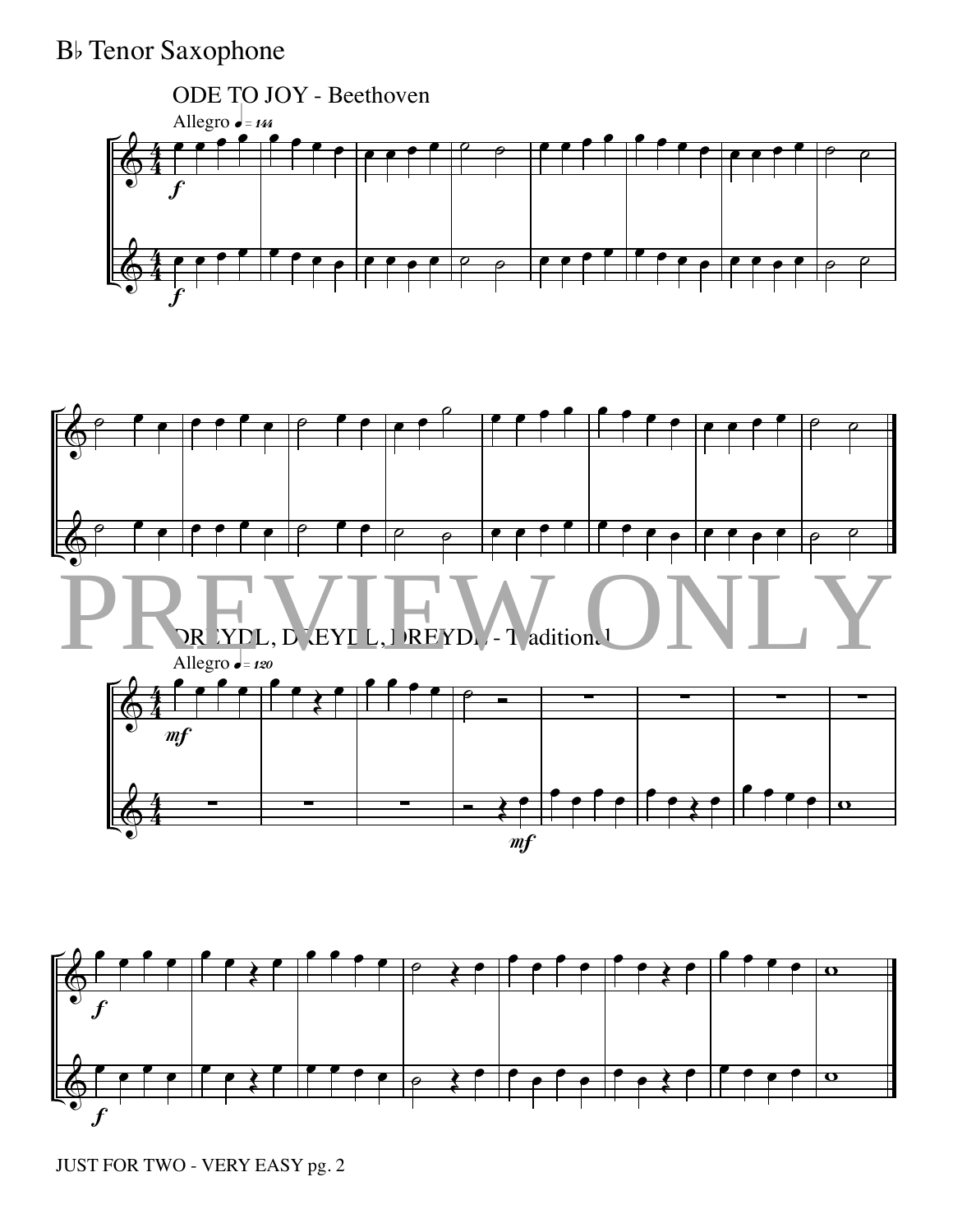

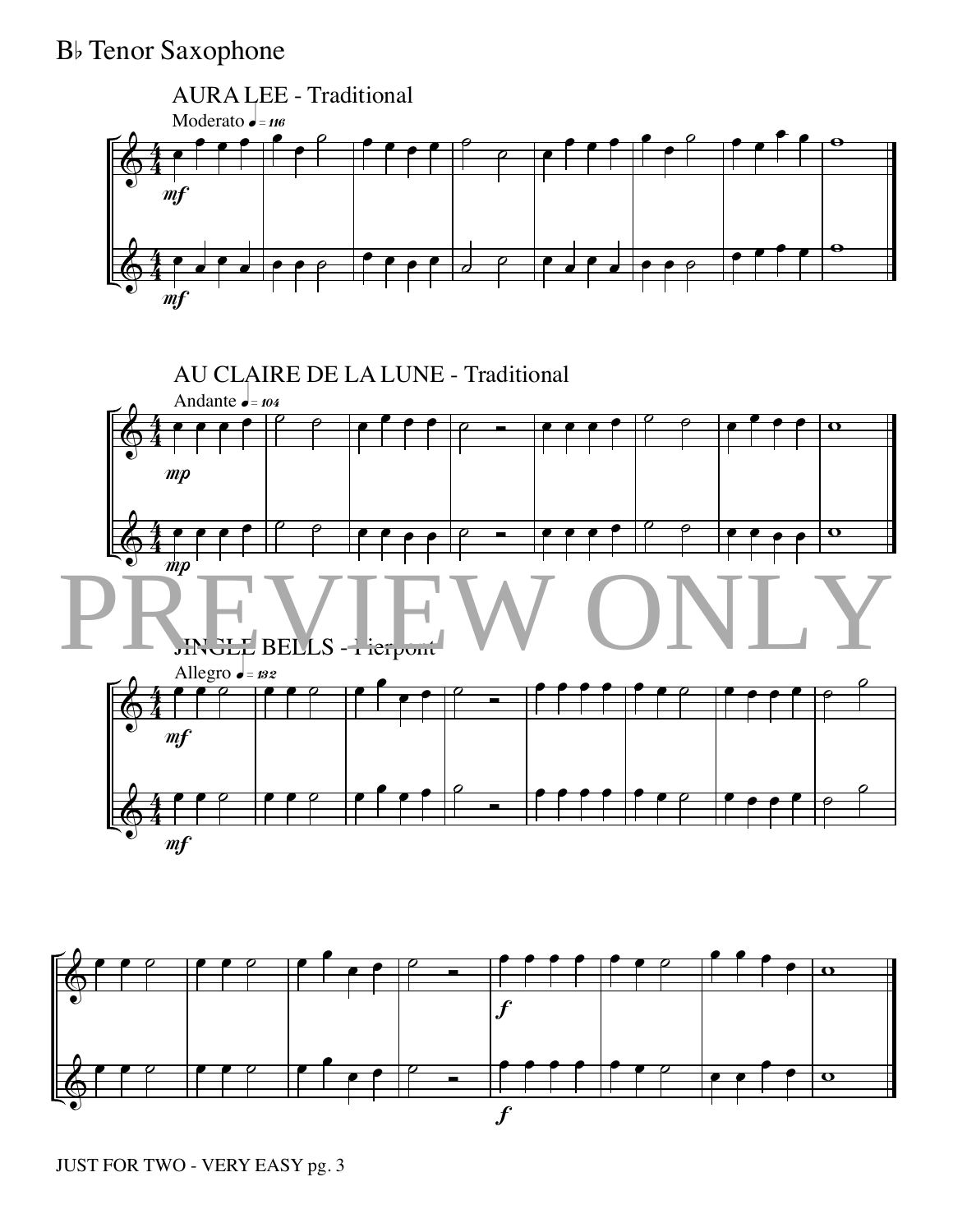

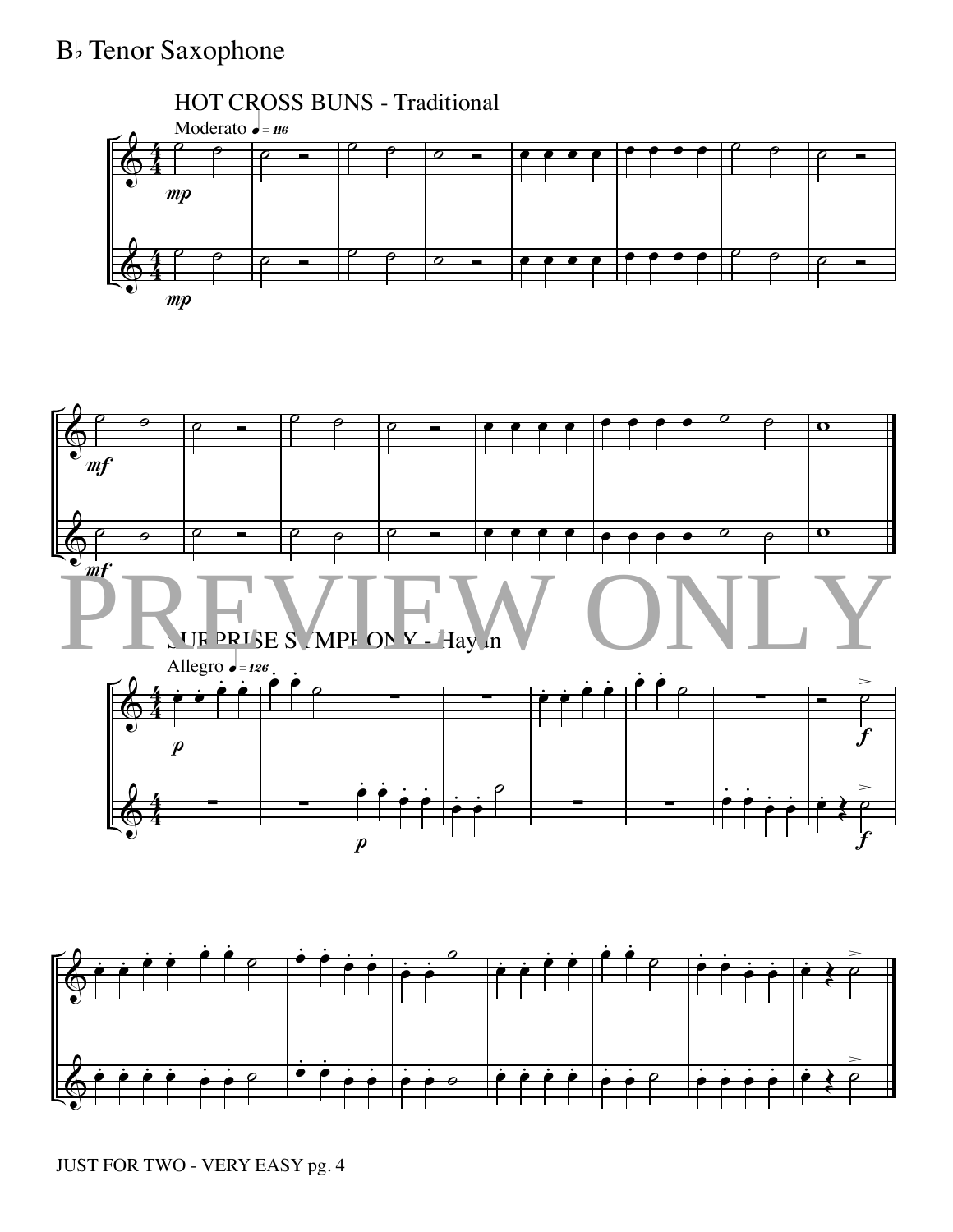

JUST FOR TWO - VERY EASY pg. 5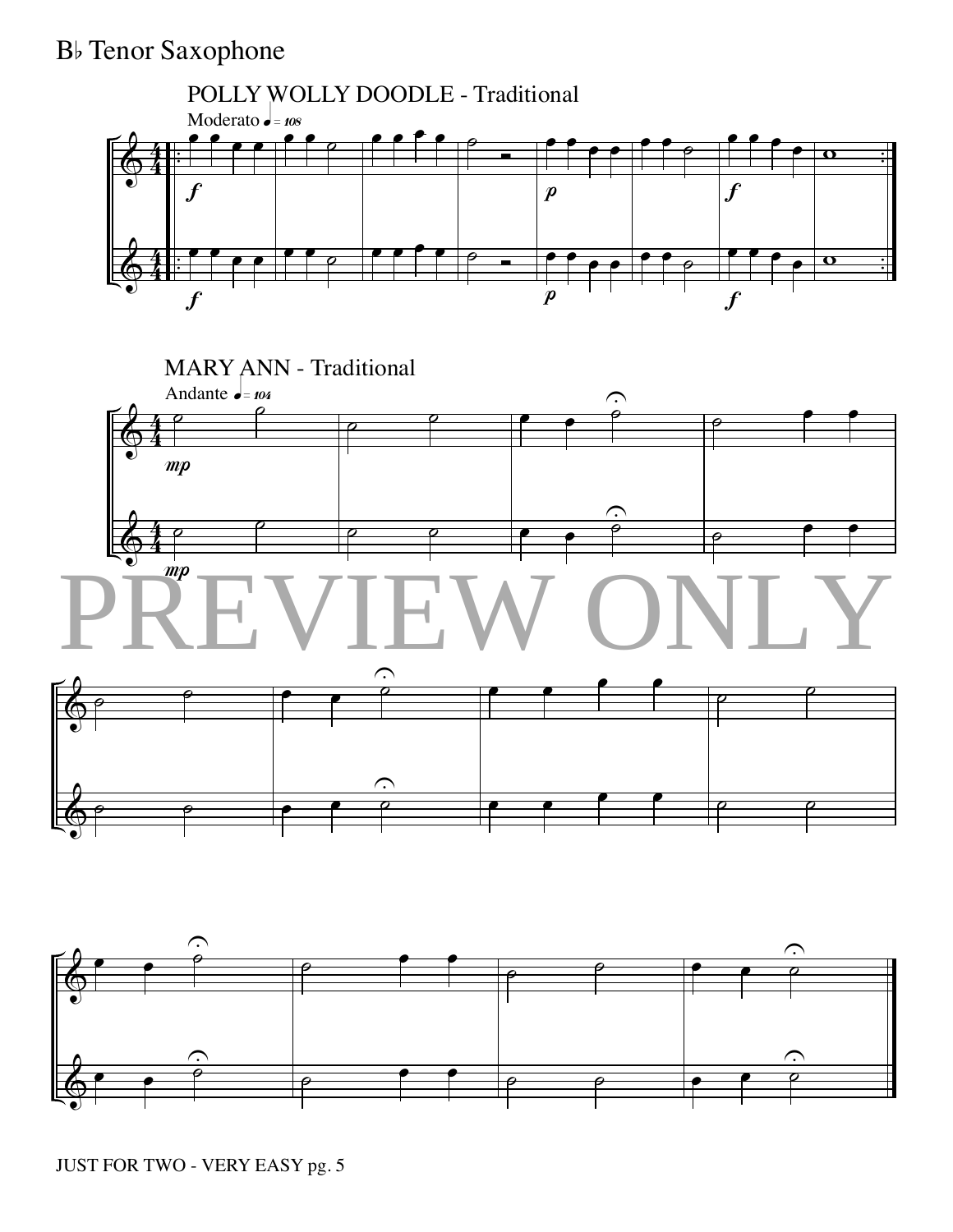





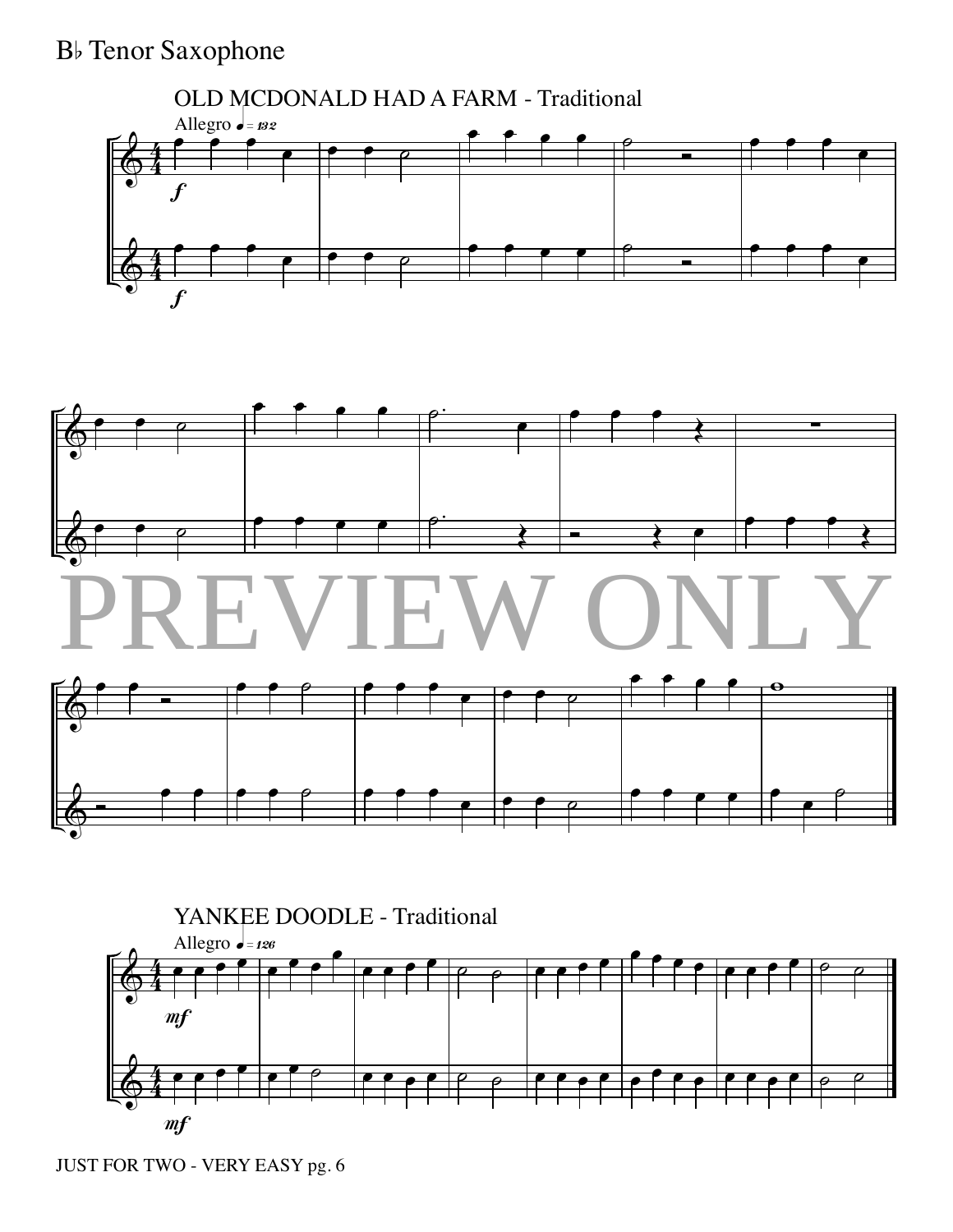



JUST FOR TWO - VERY EASY pg. 7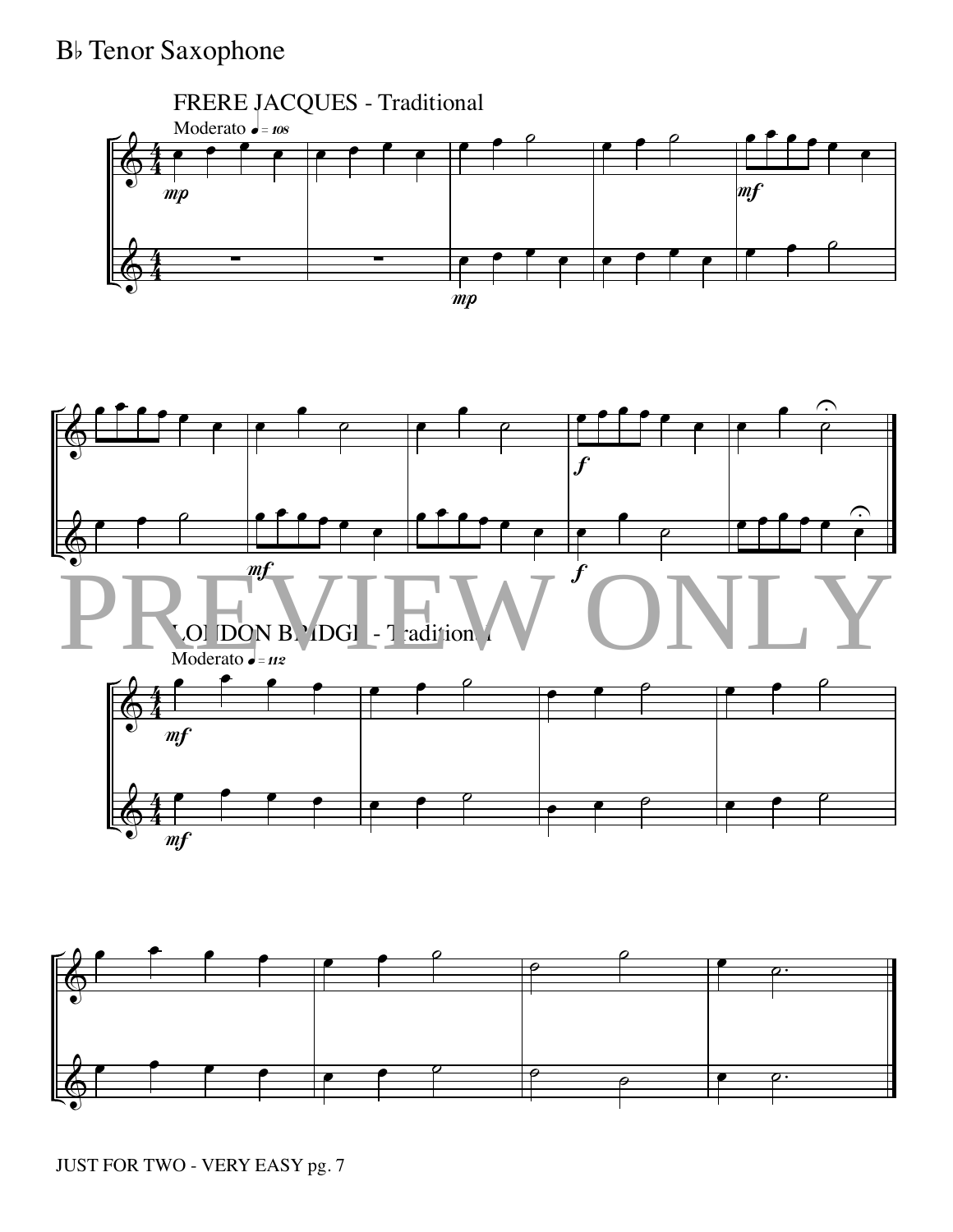# B<sub>b</sub> Tenor Saxophone







JUST FOR TWO - VERY EASY pg. 8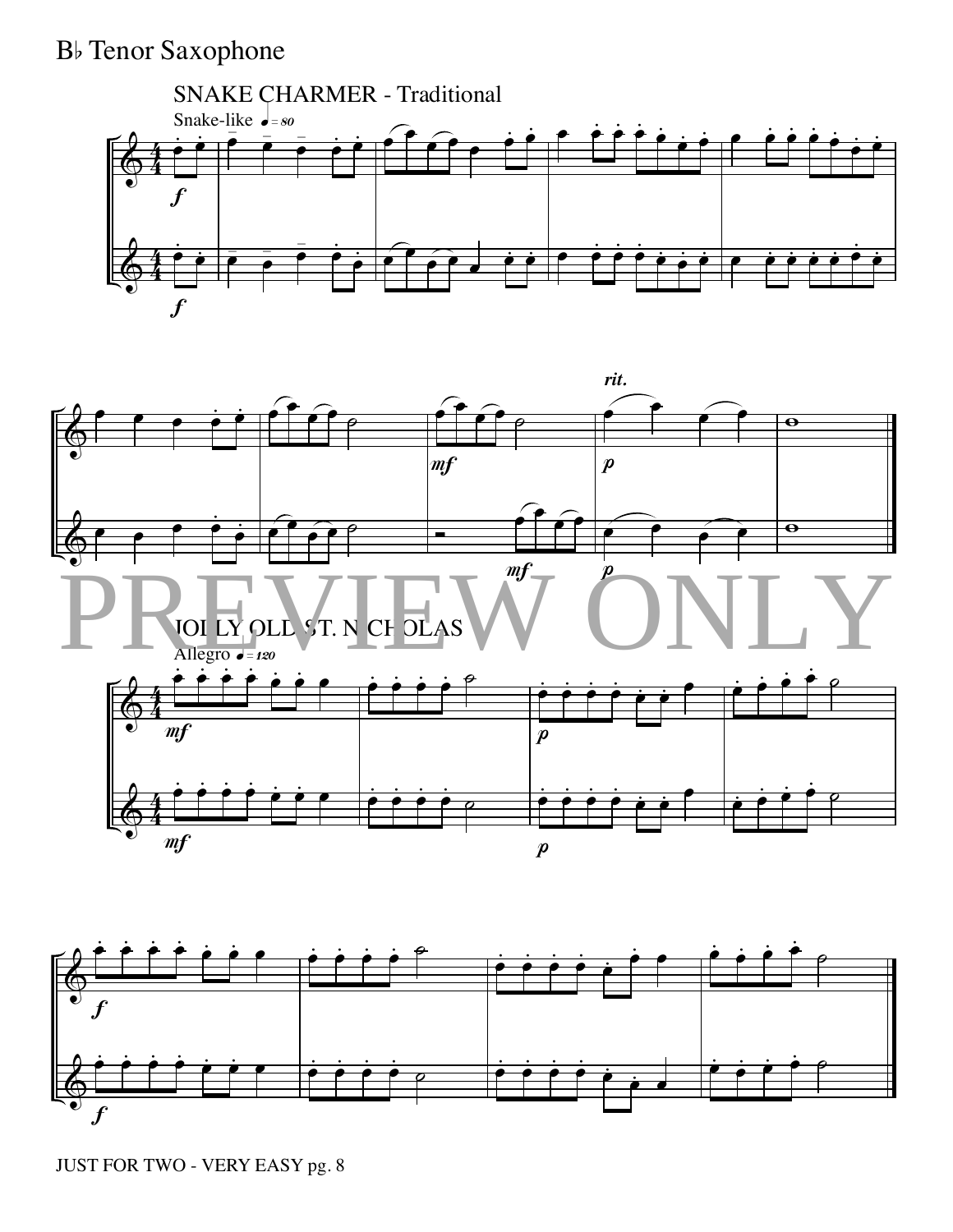





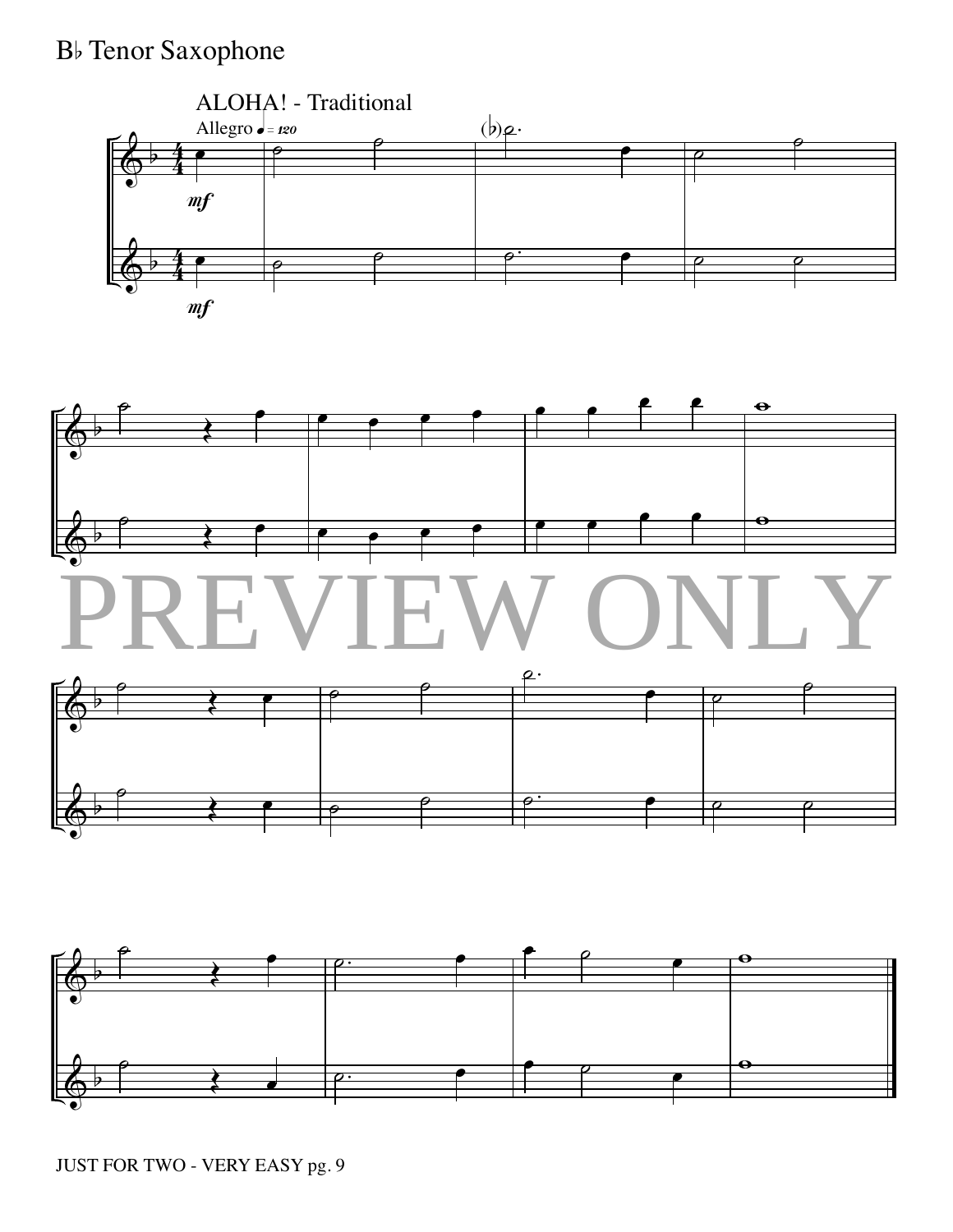# B<sub>b</sub> Tenor Saxophone









JUST FOR TWO - VERY EASY pg. 10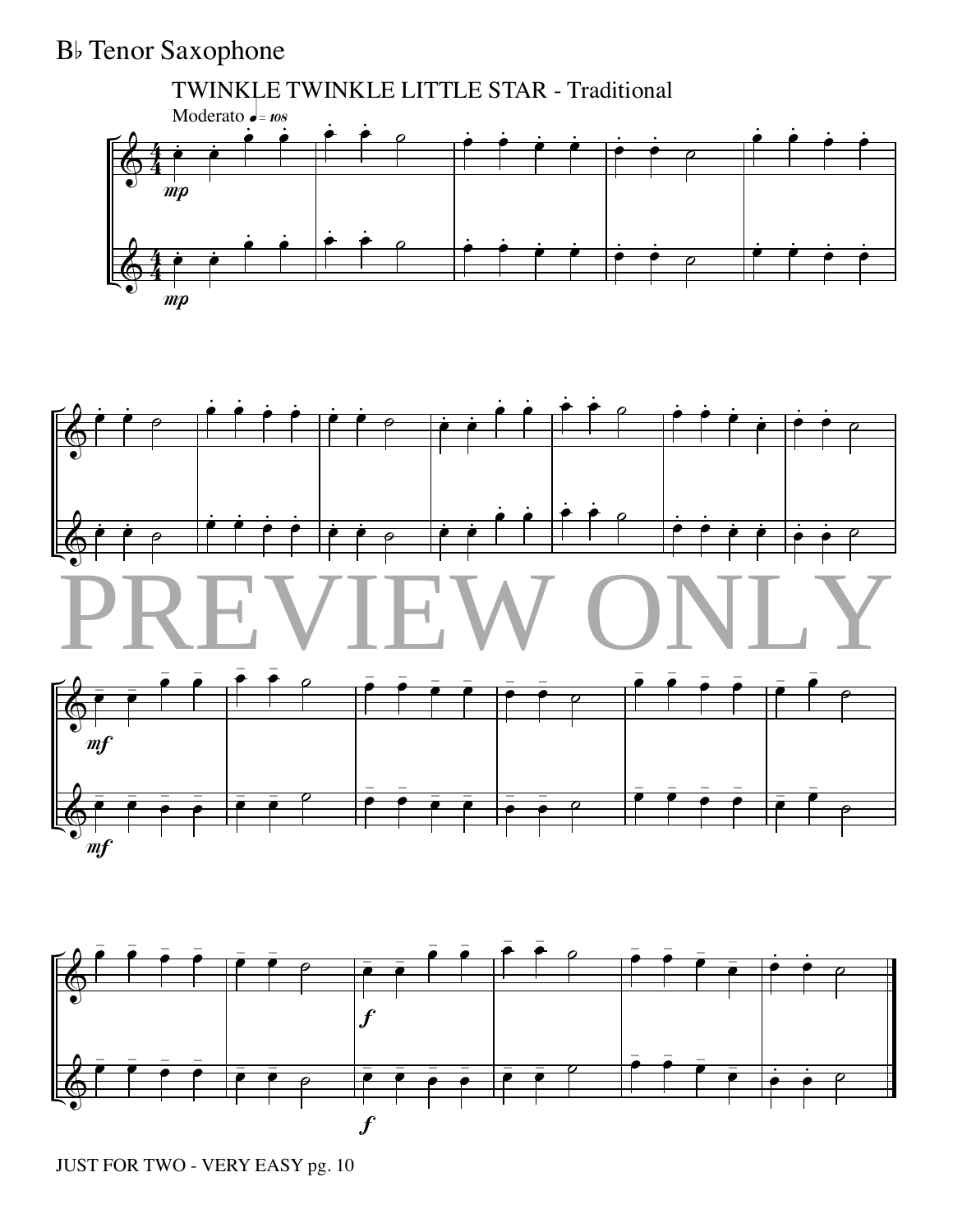





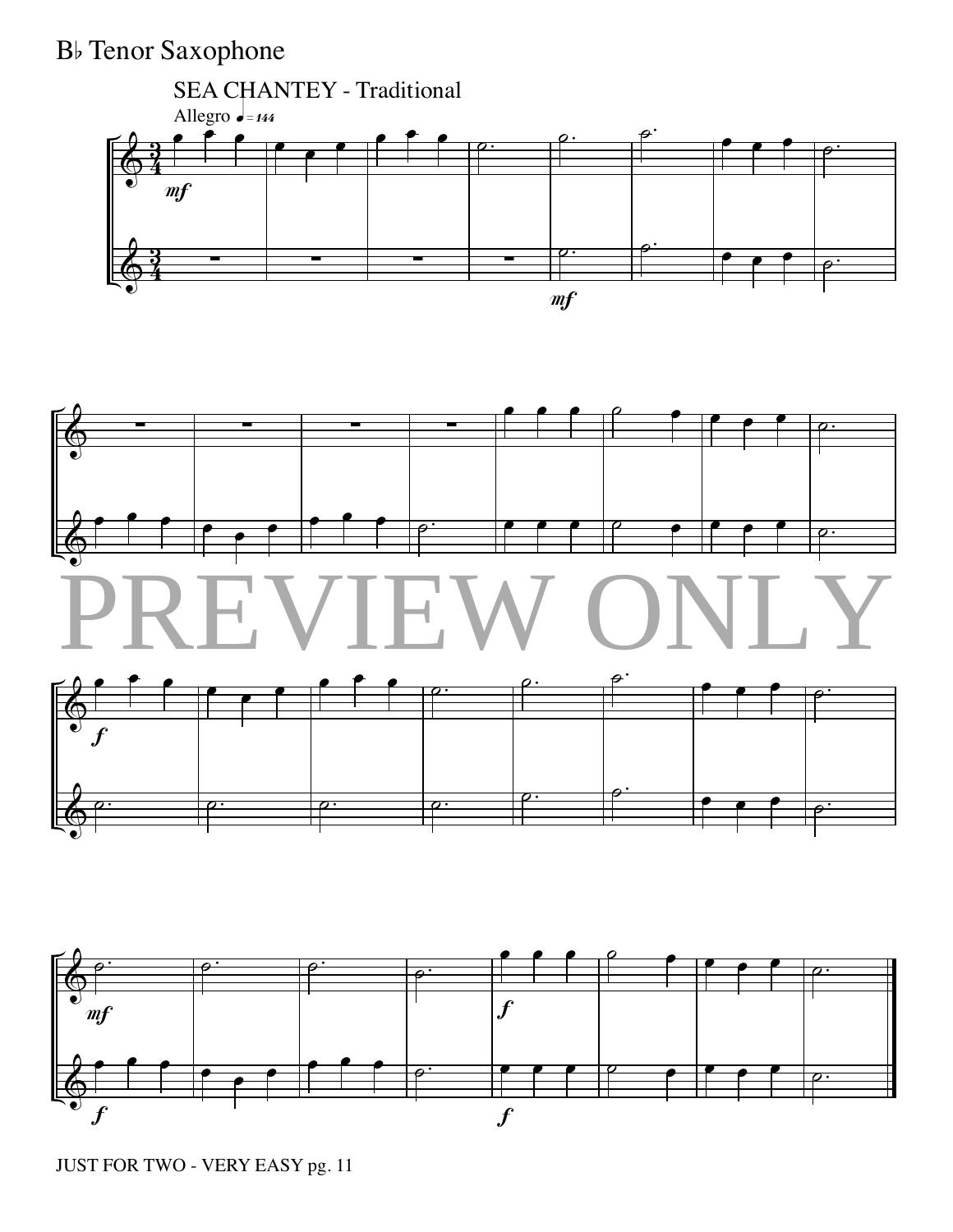



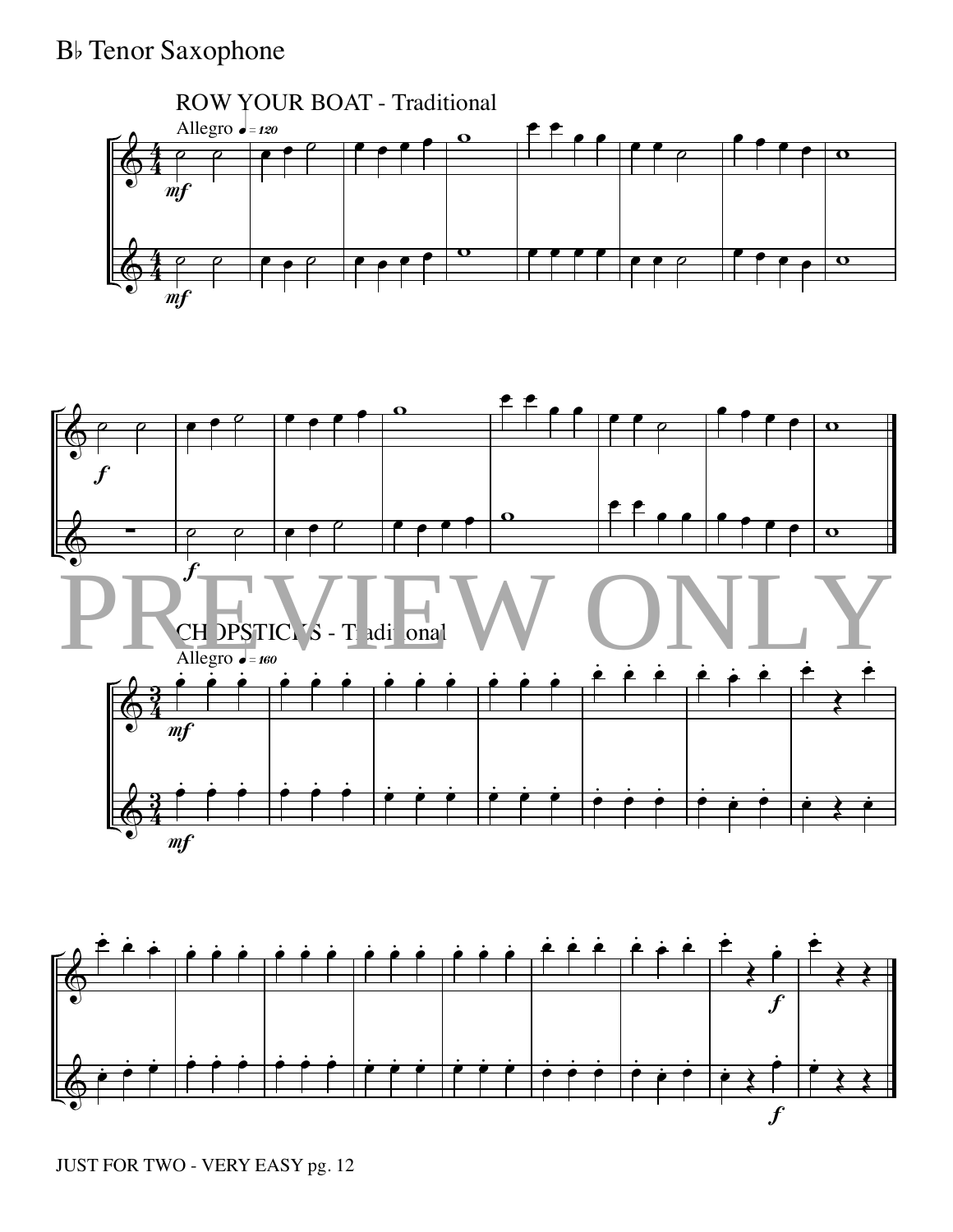# B<sub>b</sub> Tenor Saxophone